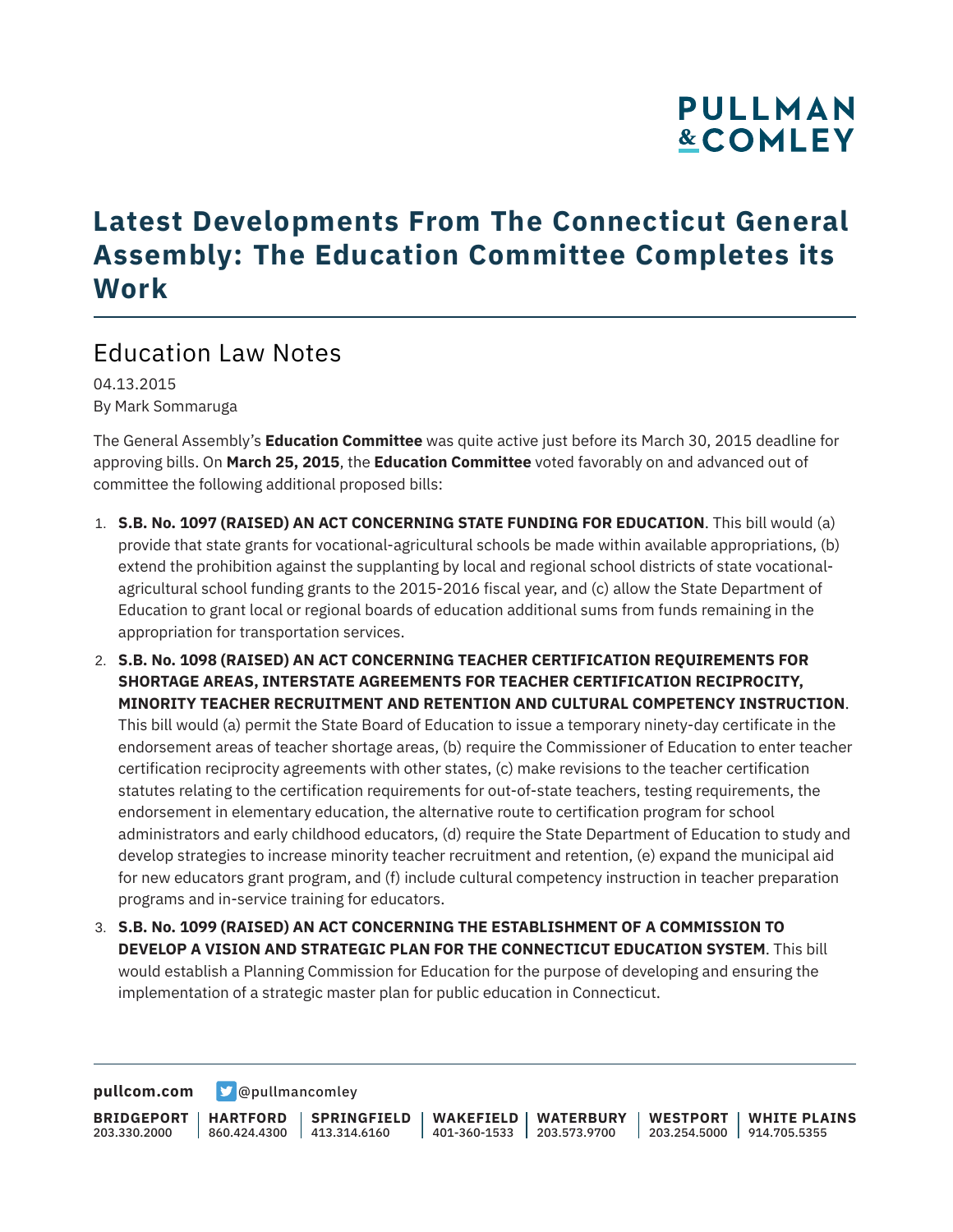#### Latest Developments From The Connecticut General Assembly: The Education Committee Completes its Work

- 4. **S.B. No. 1101 (RAISED) AN ACT CONCERNING THE OFFICE OF EARLY CHILDHOOD**. This bill would make various minor and technical revisions to the statutes relating to the newly established Office of Early Childhood.
- 5. **S.B. No. 1103 (RAISED) AN ACT CONCERNING SCHOOL DISTRICTS OF INNOVATION**. This bill would establish a "school districts of innovation" program. Under this proposed bill, the Commissioner of Education would able to waive certain statutory mandates for any local or regional board of education that develops "creative approaches to addressing issues and challenges related to the provision of education in the public schools, including, but not limited to, improving school climate and reducing school bullying."
- 6. **H.B. No. 7018 (RAISED) AN ACT CONCERNING ALTERNATIVE EDUCATION**. This bill would define "alternative education" and require the State Department of Education to develop guidelines for the provision of alternative education. Such guidelines would include, but not be limited to, a description of the purpose and expectations of alternative education, criteria for who is eligible to receive alternative education, and criteria for how and when a student may enter or exit alternative education.
- 7. **H.B. No. 7019 (RAISED) AN ACT CONCERNING THE MINIMUM BUDGET REQUIREMENT**. This bill would make several revisions to the minimum budget requirement ["MBR"], and thus would allow for greater reductions in the MBR due to reductions in enrollment, documented intra-district efficiencies, and regional collaboration/cooperative arrangements.
- 8. **H.B. No. 7020 (RAISED) AN ACT CONCERNING EARLY CHILDHOOD EDUCATORS AND INITIATIVES**. This bill would (a) require the State Department of Education to assist in the implementation of a kindergarten assessment tool, (b) authorize early childhood education credits earned at an out-of-state institution of higher education that is regionally accredited and accredited by the National Association for the Education of Young Children to count towards the staff qualifications requirements for the purposes of school readiness program staffing, (c) require preschool programs offered by magnet schools and charter schools to be accredited by the National Association for the Education of Young Children, (d) require the Office of Early Childhood to provide funding to local and regional early childhood councils and (e) require the Office of Early Childhood to develop a plan regarding the implementation of the staff qualifications requirements for staff members of early childhood education programs.
- 9. **H.B. No. 7021 (RAISED) AN ACT CONCERNING TEACHER PREPARATION PROGRAM EFFICACY**. This bill would require the Office of Higher Education to submit a report on the quality of teacher preparation programs leading to professional certification offered at institutions of higher education in the state and make revisions to the clinical, field or student teaching experience requirement for teacher preparation programs.

#### 10. **H.B. No. 7023 (RAISED) AN ACT CONCERNING MINOR REVISIONS TO THE EDUCATION STATUTES**.

This Act would make several "minor" changes to the education statutes, including but not limited to (a) changes to the health screening requirements, (b) changes to the notice requirements to school districts when a child has been accepted or placed on a waiting list for an inter-district magnet school, (c) and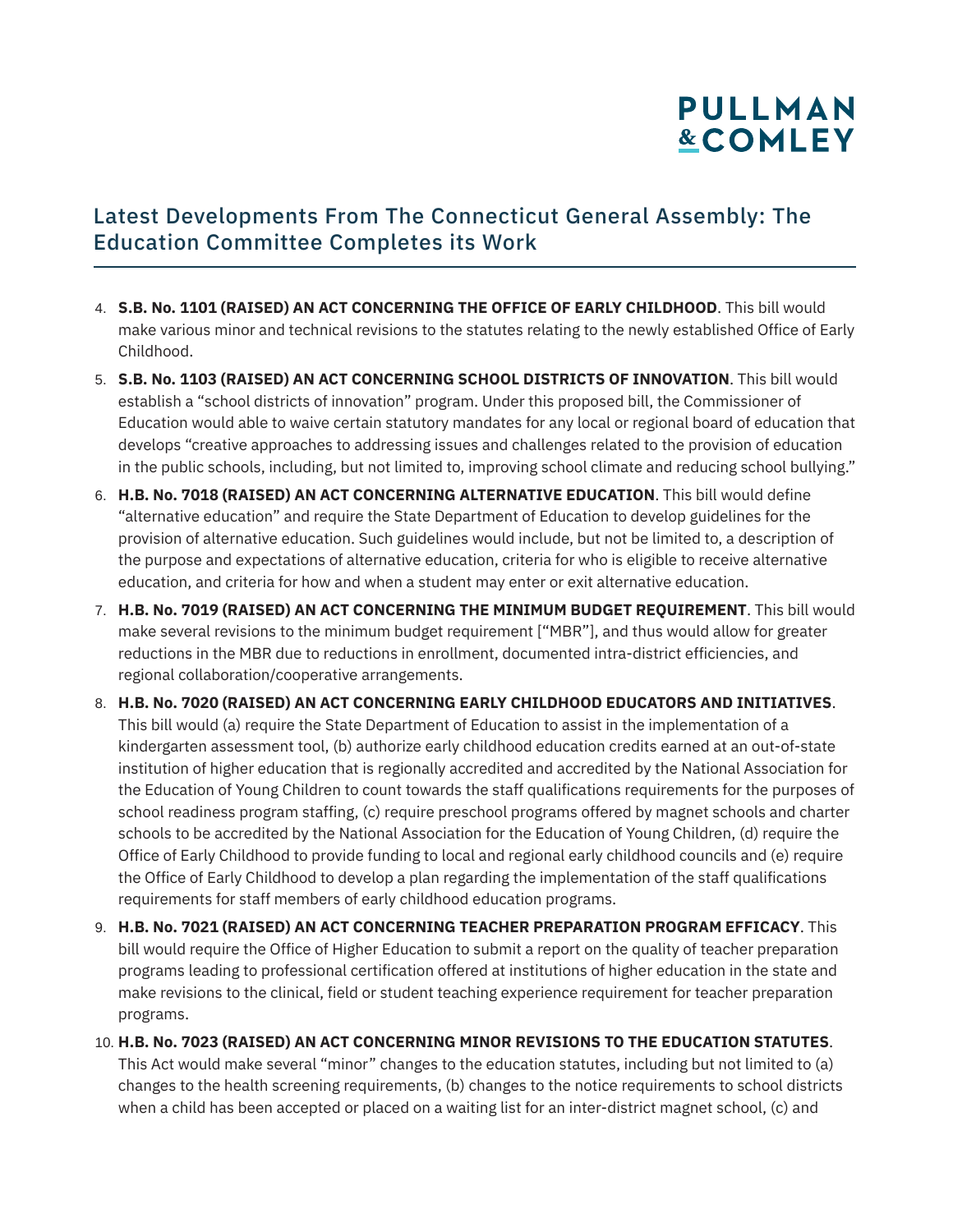#### Latest Developments From The Connecticut General Assembly: The Education Committee Completes its Work

creation of a grant program for summer learning programs.

Subsequently, on **March 27, 2015**, during its final meeting before the deadline for taking action on bills, the Education Committee voted favorably on and advanced out of committee the following proposed bills:

- 1. **S.B. No. 965 (RAISED) AN ACT CONCERNING EDUCATION ISSUES**. This bill would require the State Department of Education to study issues relating to education in the state, with a report on this rather broad issue then to be filed by May 26, 2015.
- 2. **Substitute for S.B. No. 972 (RAISED) AN ACT IMPLEMENTING THE RECOMMENDATIONS OF THE PROGRAM REVIEW AND INVESTIGATIONS COMMITTEE CONCERNING SCHOOL PARAPROFESSIONAL TRAINING**. This bill would require school districts to provide annual training to paraprofessionals.
- 3. **S.B. No. 1053 (RAISED) AN ACT PROHIBITING OUT-OF-SCHOOL SUSPENSIONS AND EXPULSIONS FOR STUDENTS IN PRESCHOOL AND GRADES KINDERGARTEN TO TWO**. As the title suggests, this bill would effectively prohibit school districts from issuing out-of-school suspensions and expulsions for students enrolled in a preschool program or grades kindergarten to two, inclusive, with the one exception being for mandatory expulsions for weapon and drug-related offenses.
- 4. **S.B. No. 1095 (RAISED) AN ACT CONCERNING STUDENTS ASSESSMENTS**. This bill would require the State Department of Education to conduct a study of the state-wide mastery examination and its relation to student learning. This bill also tweaks the definition of "mastery examination" as it applies to 11<sup>th</sup> graders.
- 5. **S.B. No. 1096 (RAISED) AN ACT CONCERNING CHARTER SCHOOLS**. As amended, this bill would amend the statutory requirements concerning the applications, reports and background checks to be completed by charter schools. Provisions that would have effectively placed a moratorium on new charter schools and subjected charter school management organizations to the FOIA were removed from the bill.
- 6. **S.B. No. 1100 (RAISED) AN ACT CONCERNING THE ELIMINATION OF THE REPORTING AND COLLECTION OF CERTAIN STUDENT AND TEACHER DATA.** This bill would eliminate the reporting and collection of certain student and teacher information for purposes of the school and district profile report and the public school information system.
- 7. **S.B. No. 1102 (RAISED) AN ACT CONCERNING CERTIFICATION REQUIREMENTS FOR BILINGUAL EDUCATORS**. This bill seeks to increase the number of bilingual education teachers in the state by providing greater flexibility in the certification requirements for such teachers.
- 8. **H.B. No. 6835 (RAISED) AN ACT CONCERNING ENGLISH LANGUAGE LEARNERS**. This bill would require school districts to provide a program of bilingual education when there are six or more eligible students enrolled in any school; currently, the threshold is twenty students. This bill would also increase the time a student may spend in a program of bilingual education from thirty months to sixty months and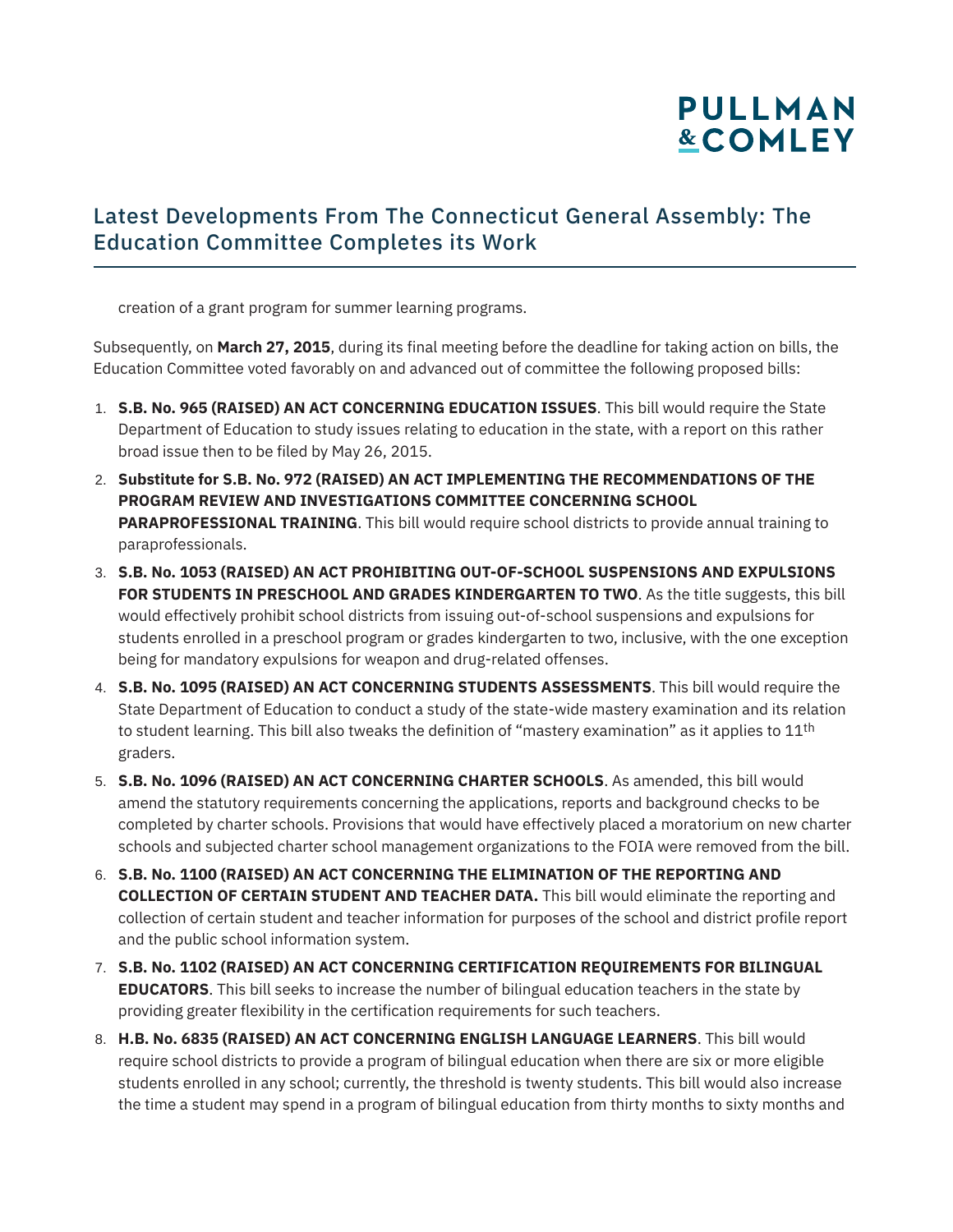#### Latest Developments From The Connecticut General Assembly: The Education Committee Completes its Work

expand the measures used to evaluate the effectiveness of bilingual education and English as a second language programs. This bill would also require the State Department of Education to study the feasibility of regional educational service centers providing assistance to school districts for the provision of bilingual education programs.

- 9. **H.B. No. 7016 (RAISED) AN ACT IMPLEMENTING THE RECOMMENDATIONS OF THE MORE COMMISSION SPECIAL EDUCATION SELECT WORKING GROUP**. Among other things, the bill would (a) make changes in the requirements for credit hours concerning special education for teacher certification, (b) require the addition of a school paraprofessional at a Planning and Placement Team meeting at the parent's request, (c) provide for a new, more user-friendly Individualized Education Program ("IEP") form, and (d) create an IEP Advisory Council. This bill would also require each regional educational service center to develop a regional model for the provision of special education services related to transportation, training and therapeutic services to be used for the provision of such services to all school districts served by the regional educational service center.
- 10. **H.B. No. 7017 (RAISED) AN ACT CONCERNING STUDENT DATA PRIVACY**. This bill seeks to protect the privacy of student information by (among other things) imposing requirements on school districts with regard to their agreements with contractors.
- 11. **H.B. No. 7022 (RAISED) AN ACT CONCERNING AUTHORIZATION OF STATE GRANT COMMITMENTS FOR SCHOOL BUILDING PROJECTS AND CHANGES TO THE STATUTES CONCERNING SCHOOL BUILDING PROJECTS**. In addition to the authorization of grants for specific building projects, this bill would require the Department of Administrative Services to a) develop a standard checklist for school buildings construction projects (including testing for PCBs and asbestos), and b) establish a school building project clearinghouse for the collection and distribution of school building project designs, plans and specifications that have been approved by the Department.
- 12. **H.B. No. 7024 (RAISED) AN ACT CONCERNING MEASURES FOR CALCULATING SCHOOL AND DISTRICT PERFORMANCE AND WAIVERS OF FEDERAL LAW SOUGHT BY THE DEPARTMENT OF EDUCATION**. This bill would revise how the State Department of Education calculates school and district performance and require the Commissioner of Education to receive approval from the General Assembly's Education Committee before the State seeks a waiver from the federal government of the provisions of the No Child Left Behind Act.

The 2015 session of the Connecticut General Assembly is scheduled to adjourn on June 3, 2015; we will see which of the above bills are passed by both houses of the General Assembly prior to adjournment and then sent to the Governor's desk for signature. Stay tuned.

**Posted in** CT General Statutes, State Legislation